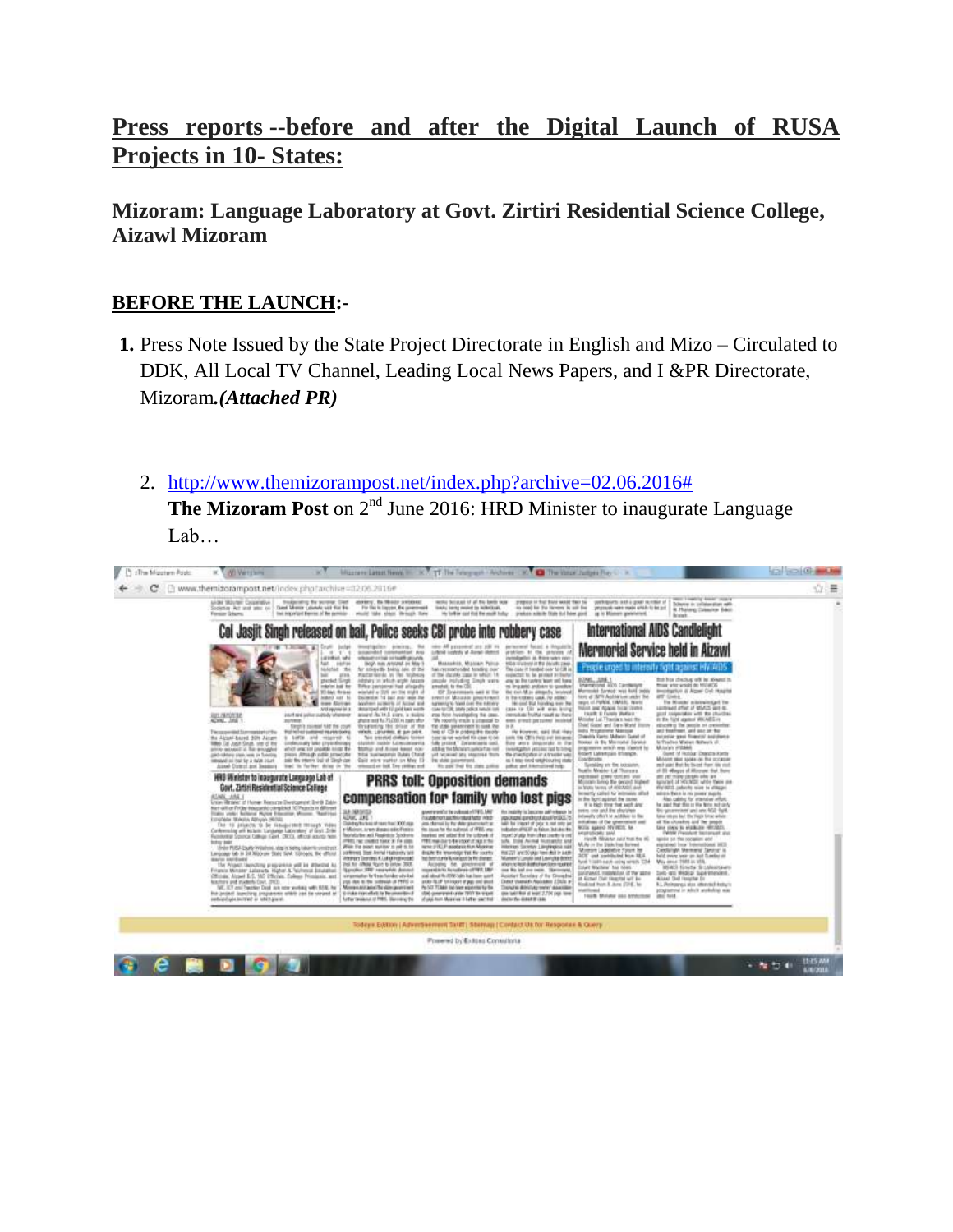3. http://www.vanglaini.org/khawthlir/55458

Mizoram Leading News Paper on Thursday, 2nd June 2016

College tihhmasawnna tur scheme, Rashtriya Uchchatar Shiksha Abhiyan (RUSA) hnuaia India ram state hrang hranga project zawh tawh 10 chu, sorkar laipuia Human Resource Development minister **Zubin Irani-i'n** naktukah a hawng dawn a; hawn tur zingah hian **Zirtiri Residential Science College-a 'Language laboratory'** pawh a tel.

- See more at: http://www.vanglaini.org/khawthlir/55458#sthash.hfiEdjQG.dpuf

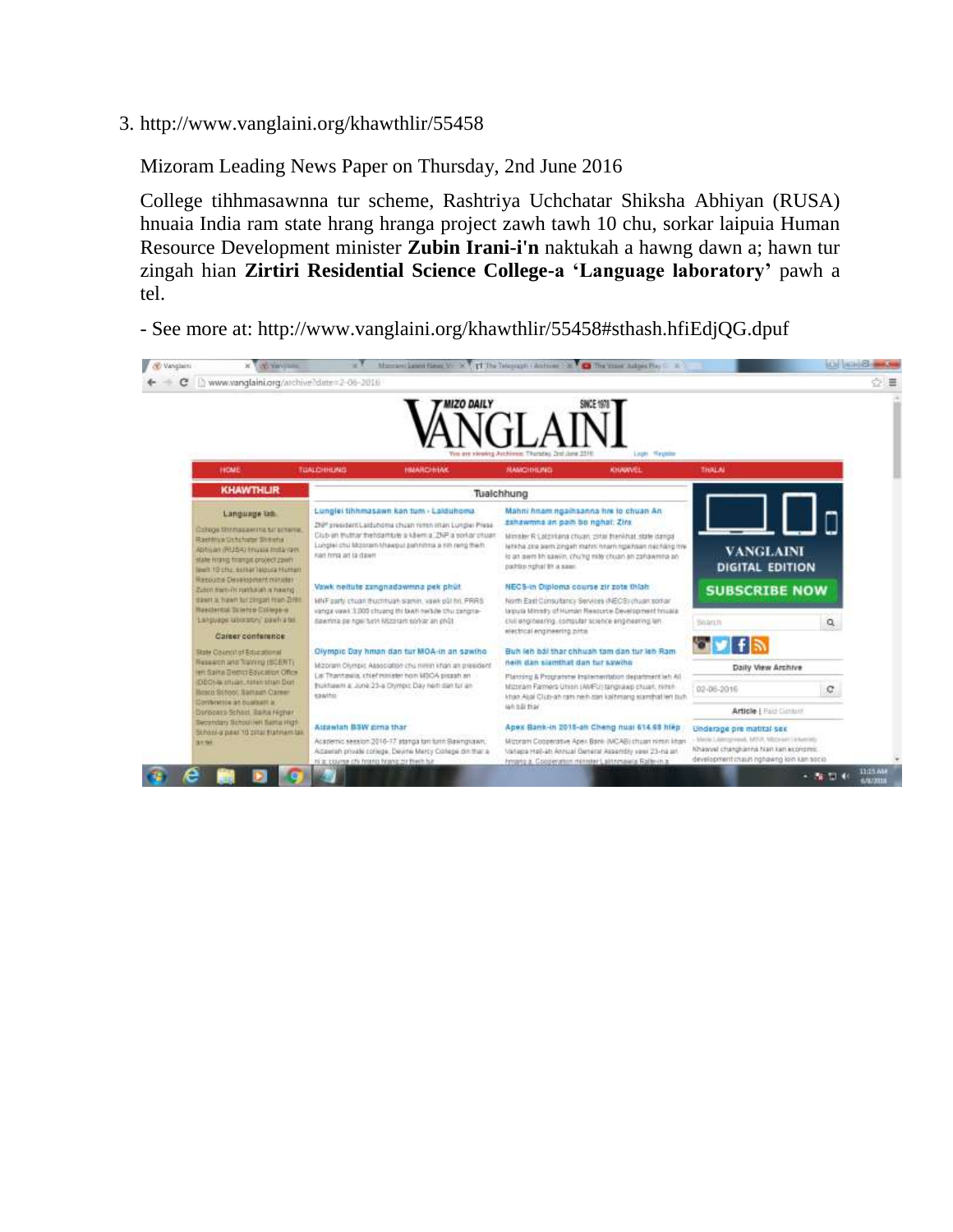#### **AFTER THE LAUNCH:-**

- **1.** Press Note Issued by the State Project Directorate in English and Hindi Circulated to DDK, All Local TV Channel, Leading Local News Papers, The Times of India, The Telegraph, Assam Tribune and I &PR Directorate, Mizoram. *(Attached PR)*
- **2. 3 rd June 2016 Directorate of Information and Public Relations - Press Release (in Mizo) :**

[https://dipr.mizoram.gov.in/press-release/union-minister-of-human-resource](https://dipr.mizoram.gov.in/press-release/union-minister-of-human-resource-development-in-govt-zirtiri-residential-science-college-language-laboratory-a-hawng)[development-in-govt-zirtiri-residential-science-college-language-laboratory-a-hawng](https://dipr.mizoram.gov.in/press-release/union-minister-of-human-resource-development-in-govt-zirtiri-residential-science-college-language-laboratory-a-hawng)

3. http://www.themizorampost.net/index.php?archive=04.06.2016 Mizoram Post Daily New paper on  $4<sup>th</sup>$  June 2016 – Union Minister inaugurates Language Laboratory in Aizawl.

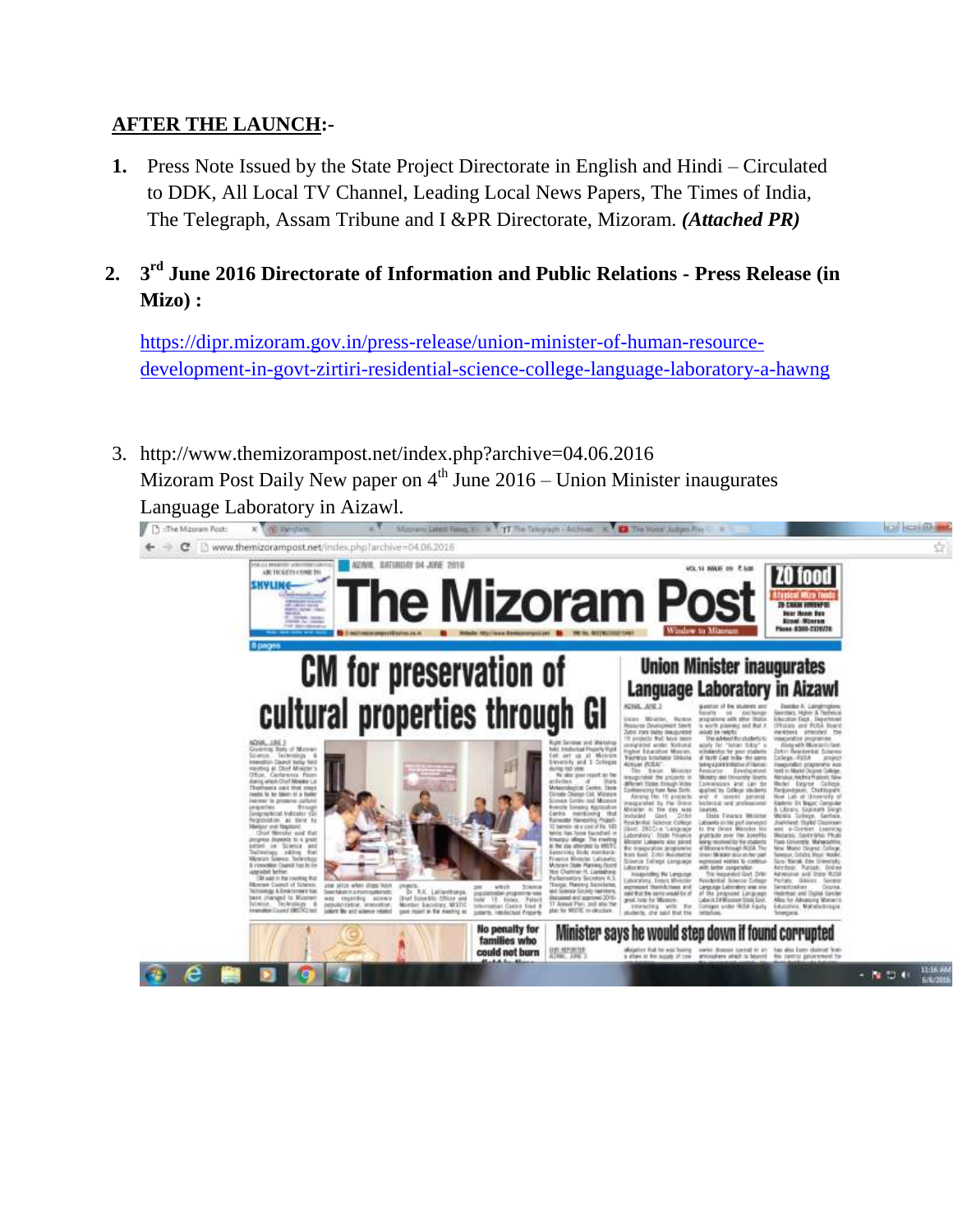4. http://indiatoday.intoday.in/story/union-hrd-minister-inaugurates-language-lab-ofgovt-college/1/683976.html

## **Union HRD minister inaugurates Language Lab of Govt College**

## [PTI](http://indiatoday.intoday.in/author/PTI/1.html)

**Aizawl, Jun 3 (PTI)** Union Minister for Human Resource Development [Smriti Zubin](http://indiatoday.intoday.in/people/smriti-zubin-irani/19453.html)  [Irani](http://indiatoday.intoday.in/people/smriti-zubin-irani/19453.html) today inaugurated a Language Laboratory of a college via video conferencing from New Delhi.

Official sources said the Language Laboratory project of the Government Zirtiri Residential Science College is part of several other Rashtriya Uchchatar Shiksha Abhiyan (RUSA) projects which were inaugurated today.

Interacting with the students of the college, she advised the students to make use of the "Ishan Uday" or a scholarship specially earmarked for poor college students in the north east.

She also welcomed the suggestions made by the students and faculty of the Zirtiri Residential Science. PTI HCV MM AMS SNP